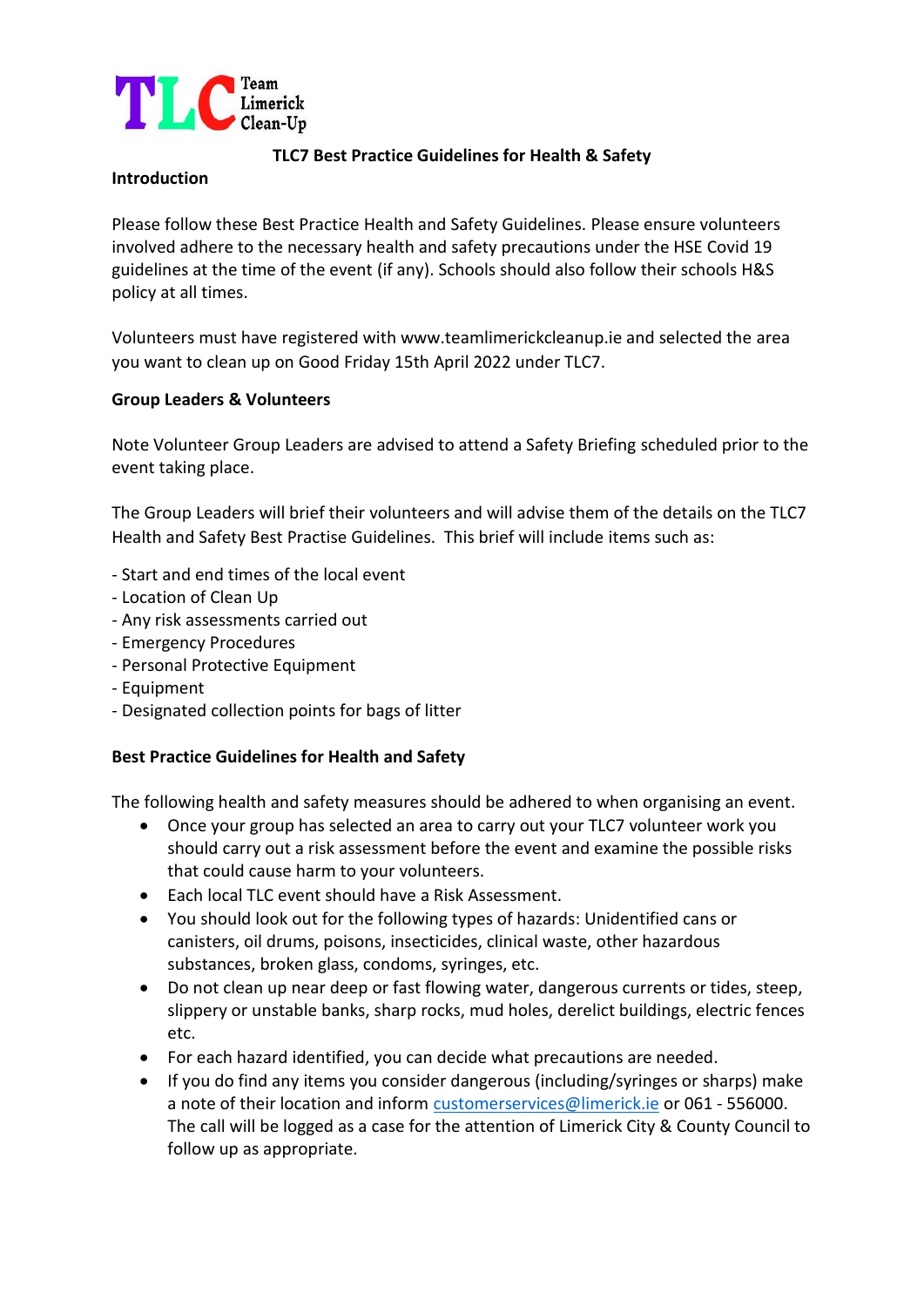

- No volunteer should put themselves or any other person at risk during any Team Limerick Clean Up event. If you think a littered area is too dangerous for you or your group of volunteers then it is Take note of the exact location of the area and email to customerservices@limerick.ie or phone 061 - 556000. The call will be logged as a case for the attention of Limerick City & County Council to follow up.
- Always work in pairs.
- Talk to your volunteer group and update them on the safety guidelines outlined in this document before you start your litter pick.
- Ensure there is a minimum number of 2 charged mobile phones available per group.
- At all times children involved in all TLC events are the responsibility of their parents or guardians or a 'responsible adult' nominated by parent/guardian. No more than FIVE children to any one nominated responsible adult are advisable. A minimum of 2 responsible adults should be present AT ALL TIMES with any group of children.
- Do not climb and do not use ladders.
- Hands should be washed thoroughly after the event. Do not eat or drink without washing hands thoroughly.
- Use the safety equipment provided. Wear the gloves and high viz vests. Note it is advisable that all volunteers participating wear hi vis vest. Use the signage provided.
- Weil's disease is a bacterial disease which is spread mainly by the urine of infected animals, especially rats. To prevent the spread of the disease volunteers should wear strong waterproof boots and gloves.
- Any cuts or grazes should be carefully covered up before the clean-up event with waterproof plasters.
- A first aid kit should be present at all clean-ups.

## **Water**

• Do not plan a clean-up on a river, near deep mud, steep, slippery or crumbling banks, or polluted water.

# **Roads**

While working near Roads and Lay-bys all relevant/appropriate rules of the road must be followed at all times. All volunteers are advised to work against direction of oncoming traffic while participating in TLC.

- Motorways and all access slip roads to motorways are out of bounds and not to be cleaned. These are out of bounds.
- Do not clean or go on a roundabout. These are out of bounds.
- Restrict groups to work on footpaths and verges with a 60 KM per hour speed limit or below. Anything outside of this is out of bounds.
- No one should work on a carriage way (area where cars travel).
- Risk assessment to be submitted to teamlimerickcleanup@limerick.ie in respect of any site area with higher risk.
- Children under 16 should not pick up litter by the roadside.
- Volunteers are required to wear hi-visibility clothing and clean-up warning signs should be placed at either end of the stretch of road while work is in progress.
- Volunteers should obey normal rules of the road for pedestrians and face the oncoming traffic while cleaning up.